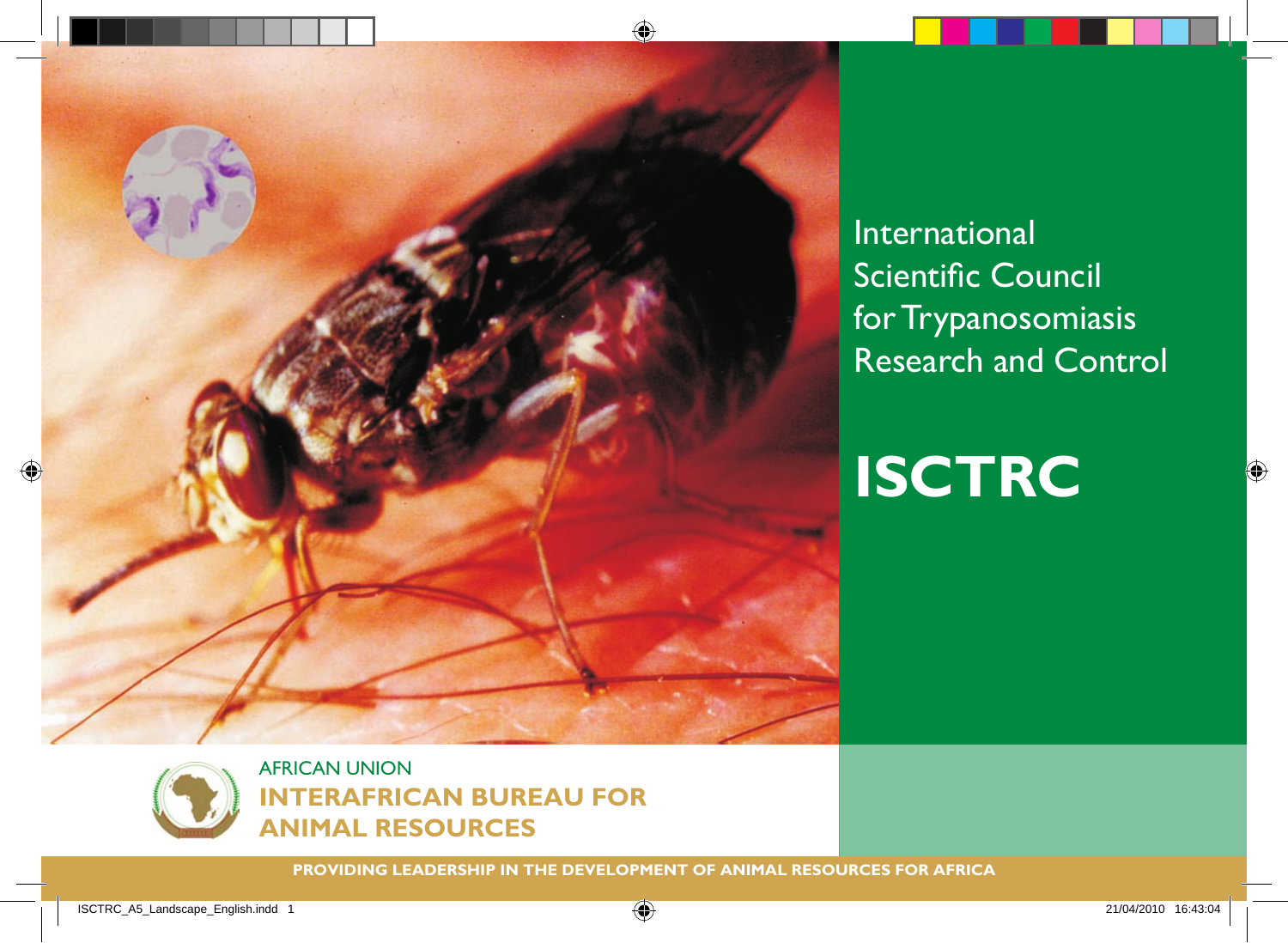#### **About AU-IBAR**

The African Union Interafrican Bureau for Animal Resources (AU-IBAR) is a specialized technical office of the Department of Rural Economy and Agriculture (DREA) of the African Union Commission (AUC). AU-IBAR's mandate is to support and coordinate the utilization of livestock, fisheries and wildlife as resources for both human wellbeing and economic development in the Member States of the African Union (AU). AU-IBAR is at the forefront of reducing the impact of transboundary animal diseases and zoonoses on livelihoods and public health in Africa. The prevention, control and eradication of the diseases is achieved through specific networks, platforms and projects within the framework of the Comprehensive African Agriculture Development Programme.

#### **Rationale**

Trypanosomiasis severely affects human and livestock health, limits land use thus causing poverty and perpetuating underdevelopment on the continent. The impact of the disease extends over 36 countries and an estimated 10 million sq. km (a third of the continent) of land area. The International Scientific Council for Trypanosomiasis Research and Control (ISCTRC) was established in the 60s on the realization that the removal of tsetse and trypanosomiasis required an international organization that would serve as a



vehicle of cooperation and implementation across national, regional and continental barriers. ISCTRC is a statutory council of the African Union with the secretariat at AU-IBAR and is managed by an Executive Committee. It has continued to act as a platform for knowledge sharing and information dissemination on trypanosomiasis research and control.

### **Membership of the Council**

Membership of the council is drawn form Member States, representatives of all international organizations and institutions working in the

field of tsetse and trypanosomiasis, institutes in Africa engaged in tsetse and trypanosomiasis, representatives of regional and multilateral projects in Africa, funding and development agencies, members from other countries (as observers) where research on trypanosomiasis or related subjects is being carried out.

#### **Membership of the Executive Committee**

The ISCTRC is managed by an Executive Committee whose membership comprises of 2 members from each of the four regions: western, central, eastern and southern Africa; others are the Director of AU-IBAR, representatives of FAO, IAEA, WHO,

- **65 million people at risk, 300,000-500,000 infected, 50,000 annual deaths.**
- **Over 9 million sq km in 36 countries are affected by African trypanosomiasis.**
- **• 50 million cattle at risk; 35 million trypanocide doses used and 3 million deaths annually.**
- **Agricultural production loss due to trypanosomiasis is estimated at US\$ 4.5 billion per year.**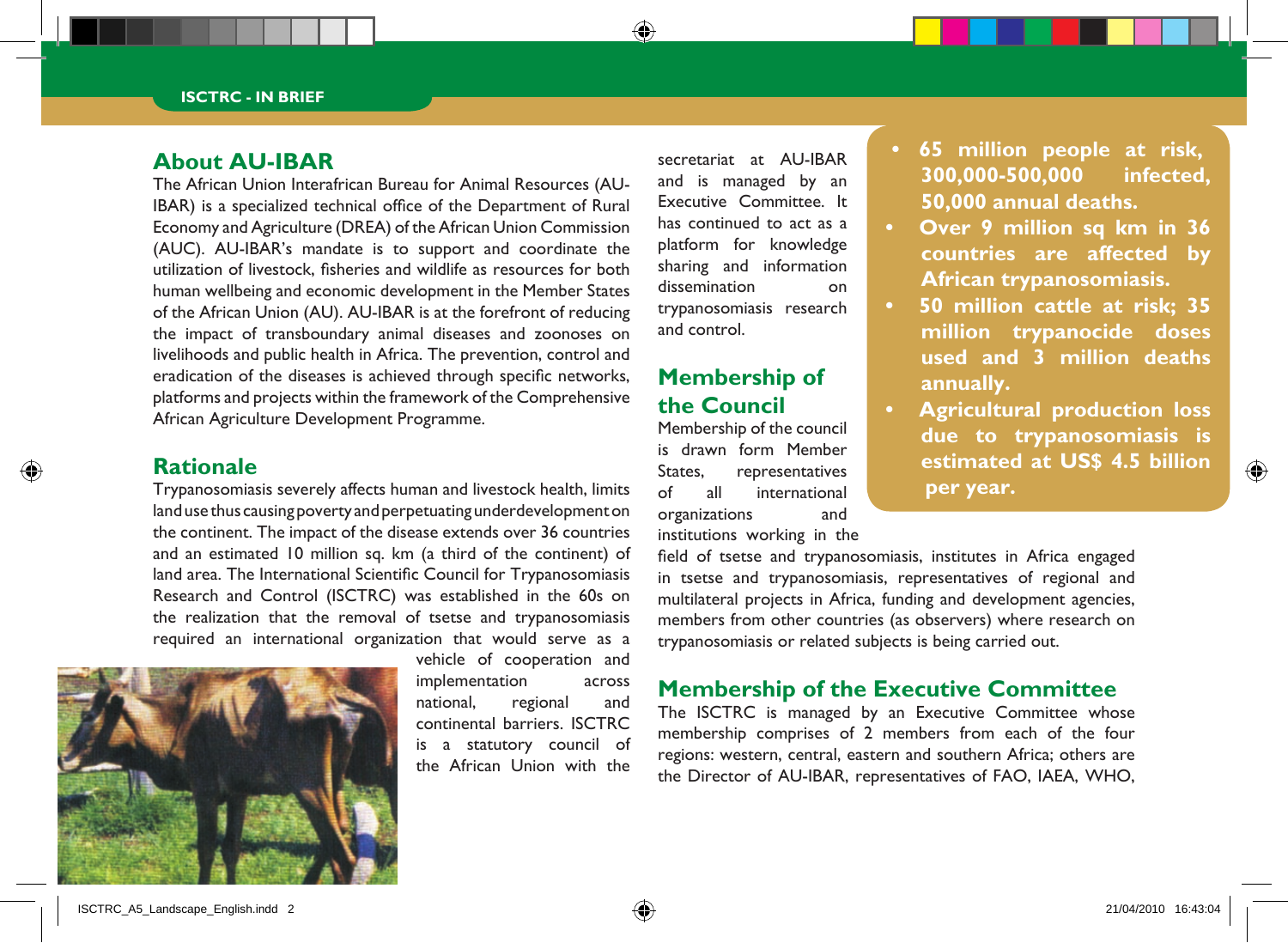ICIPE, ITC, ILRI, CIRDES, PAAT and PATTEC. The committee meets annually to organize the biennial scientific conference in addition to carrying out the Council's functions.

### **Activities of ISCTRC**

- Exchange and disseminate information through meetings and publications.
- Support capacity building efforts on tsetse and trypanosomiasis research and control.
- Provide scientific and technical support to African countries.
- Promote and encourage regional programmes.
- Implement regional programmes with AU-IBAR as a partner.
- Support integration of socio-economics and land use in tsetse and trypanosomiasis control activities.
- Identify knowledge gaps to increase capacity of experts on tsetse and trypanosomiasis research and control.
- Create awareness for demand-driven research.

### **Achievements of ISCTRC**

- Biennial scientific conference to evaluate progress sustained since 1949.
- **2007:** The ISCTRC Executive Committee recommends all necessary efforts to strengthen International Trypanotolerance Centre (ITC) in the Gambia.
- **2001: PATTEC launched during the 26th ISCTRC conference** in Ouagadougou, Burkina Faso.
- **• 1999:** European Union funded regional five-year Farming In Tsetse Controlled Areas (FITCA) project. Launched and implemented by AU-IBAR in 5 countries: Ethiopia, Kenya,

Rwanda, Uganda and Tanzania.

**• 1999:** ISCTRC Executive Committee r e c o m m e n d a t i o n to Member States and international organisations to consider trypanosomiasis as an emergency contributed to the establishment of PATTEC.



- **1965:** OAU (now AU) Heads of State took over the Commission for Technical Cooperation in Africa (CCTA) and was transformed into ISCTRC to be funded by Member States.
- **1949: Permanent Commission for Technical Cooperation in** Africa south of the Sahara (CCTA) created by international organisations for research and control of trypanosomiasis held its first meeting in London, UK.

#### **Trypanosomiasis – a neglected disease**

Trypanosomiasis affects human and animal health resulting in death if not treated and reducing livestock and overall agricultural production primarily due to lack of traction and manure. Policy makers in many countries still do not consider trypanosomiasis control a priority. ISCTRC has created awareness to initiate campaign against the disease in Africa since 1949.